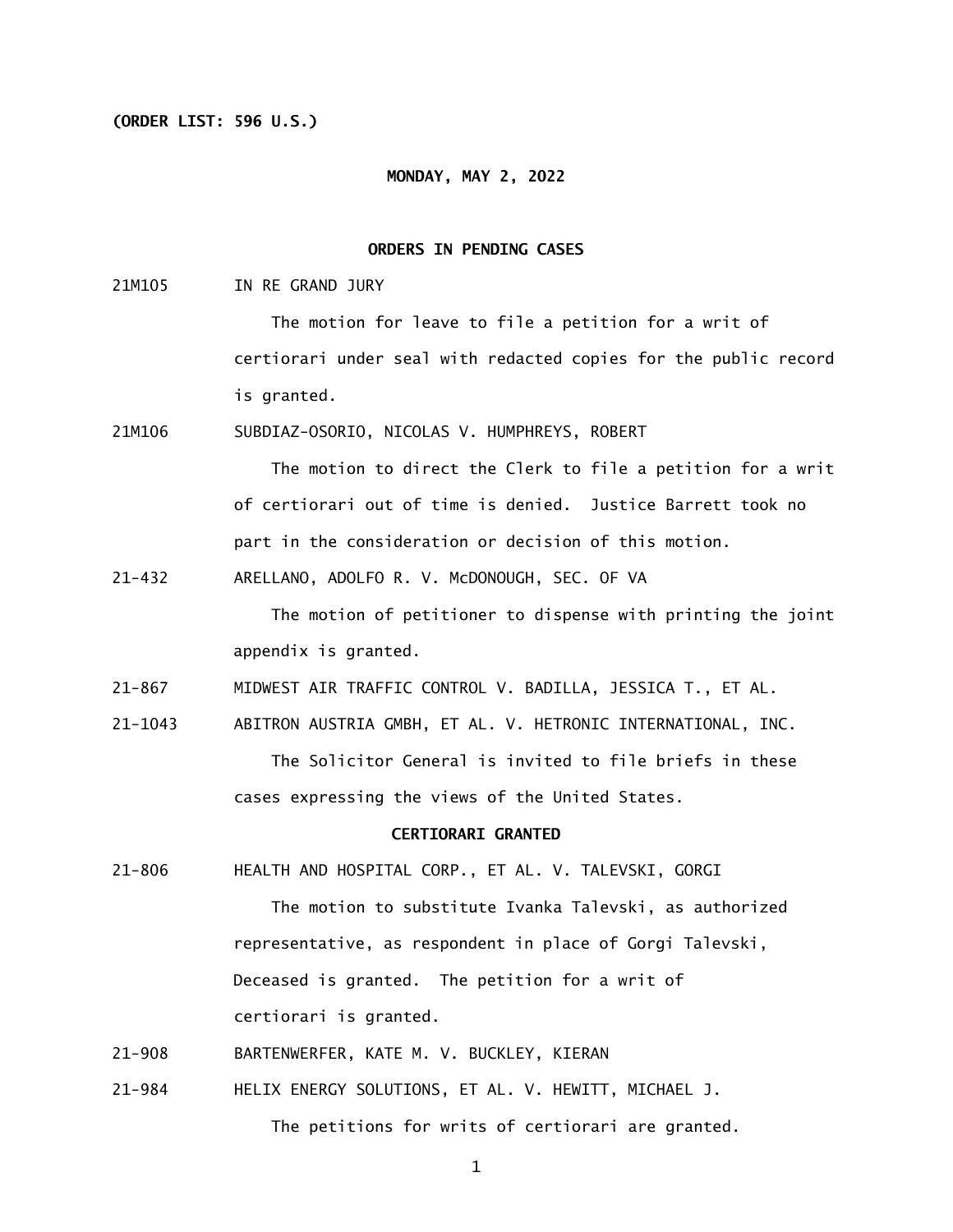### **CERTIORARI DENIED**

- $21 728$ CEDADO NUñEZ, PEDRO D., ET AL. V. UNITED STATES
- $21 764$ HUFF, PATRICK V. FLORIDA
- $21 770$ HAWKINS, SHELBY V. BANKS, JOHNNY
- $21 842$ 21-842 DONELSON, MARK V. AMERIPRISE FINANCIAL, ET AL.
- $21 852$ LISCHEWSKI, CHRISTOPHER D. V. UNITED STATES
- $21 900$ CINCINNATI, OH, ET AL. V. LAMAR ADVANTAGE GP CO., ET AL.
- $21 941$ GASTELUM, ALDO D. V. UNITED STATES
- $21 942$ CLARK COUNTY BANCORPORATION V. FDIC
- $21 943$ LUNDERGAN, GERALD G. V. UNITED STATES
- 21-1027 GREEN HAVEN PREPARATIVE, ET AL. V. NY DOC, ET AL.
- 21-1154 SPEECH & LANGUAGE CENTER, ET AL. V. BLUE CROSS BLUE SHIELD OF NJ
- 21-1174 SWEET, JAMES G. V. THORNTON MELLON, LLC, ET AL.
- 21-1176 GUAN, ALICE J. V. RAN, BING
- 21-1178 GUNAWARDANA, SUBHADRA, ET VIR V. AM. VETERINARY ASSOC., ET AL.
- 21-1261 ANGELES, REYNALDO V. GARLAND, ATT'Y GEN.
- 21-1273 LAZZERINI, FRANK D. V. OHIO
- 21-1314 U.S., EX REL. FOREMAN V. AECOM, ET AL.
- 21-1318 BOGOMOL, GREGORY V. UNITED STATES
- 21-1325 ESTATE OF SAMUEL ROIG, ET AL. V. UNITED PARCEL SERVICE, ET AL.
- 21-6424 JOUBERT, ELIJAH D. V. TEXAS
- 21-6456 CARTER, TERRY R. V. UNITED STATES
- 21-6734 EPPERSON, ROGER D. V. KENTUCKY
- 21-7218 MATTHEWS, RYAN A. V. LUMPKIN, DIR., TX DCJ
- 21-7223 DeLARA, ANGEL V. CALIFORNIA
- 21-7224 ALCEGAIRE, JOHNATHAN I. V. FLORIDA
- 21-7229 21-7229 TALIANI, STEVEN A. V. ILLINOIS
- 21–7232 REBERGER, LANCE V. KOEHN, MICHAEL, ET AL.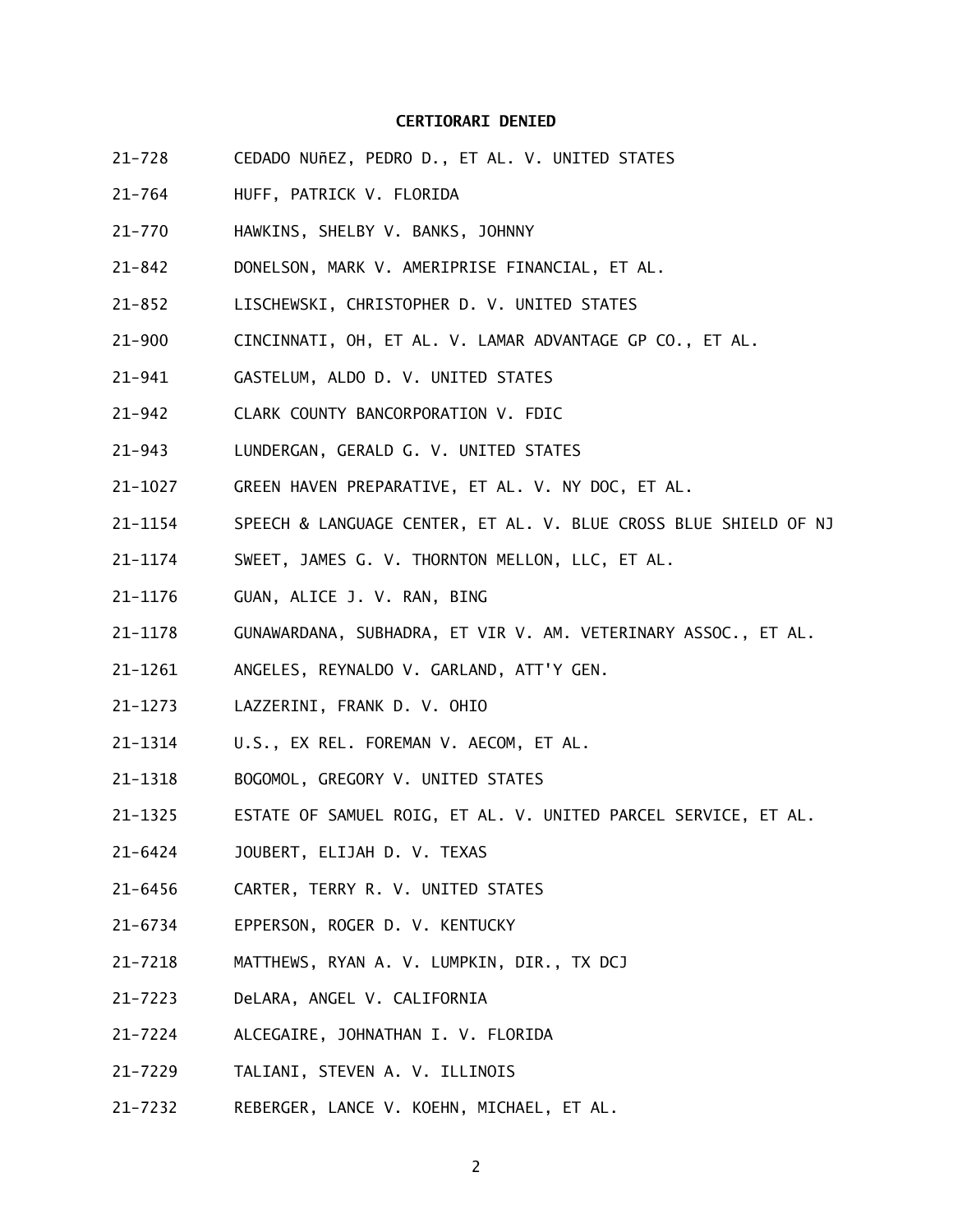- 21-7241 JOHNSON, DARRELL V. PENNSYLVANIA
- 21-7242 KELLY, MICHAEL W. V. TEXAS
- 21-7243 JOHNSON, JABARI J. V. DALTON, STEPHANIE
- 21-7244 MERRITTE, WALTER L. V. ILLINOIS
- 21-7247 HERRIOTT, KEVIN V. JACKSON, LIEUTENANT
- 21-7248 GARCIA, JOHN V. ROBINSON, MELISSA
- 21-7251 HUDSON, MAJOR V. OKLAHOMA
- 21-7253 SAMBOLIN-ROBLES, LUIS D. V. CORRECTIONS ADMIN.
- 21-7254 HANF, STEPHEN C. V. DIXON, SEC., FL DOC
- 21-7255 HOPE, JAMES R. V. DIXON, SEC., FL DOC, ET AL.
- $21 7257$ STONE, JIMMY D. V. OKLAHOMA
- 21-7262 GUZMAN, BARTHOLOMEW A. V. LUMPKIN, DIR., TX DCJ
- 21-7264 GORE, SAMUEL L. V. SKROPAS, GUS J., ET AL.
- 21-7267 THIETJE, WILLIAM R. V. CLARK, WARDEN
- 21-7273 DIZZLEY, TERRON G. V. USDC SC
- 21-7275 NOWAKOWSKI, DAVID V. PENNSYLVANIA
- 21-7277 JONES, SADEEN V. PENNSYLVANIA
- 21-7281 DEBNAM, KEVIN V. SALAZAR, SHERIFF, ET AL.
- 21-7282 BLAND, JOSHUA D. V. ALLISON, SEC., CA DOC, ET AL.
- 21-7283 MATTHEWS, EARNEST J. V. LUMPKIN, DIR., TX DCJ
- 21-7288 CHATMON, ROLANDIS L. V. PAYNE, DIR., AR DOC, ET AL.
- 21-7290 CAUDLE, JAMES L. V. FLORIDA
- 21-7312 VIVEIROS, DANIEL V. MASSACHUSETTS
- 21-7328 GLEN S. V. CONNECTICUT
- 21-7378 LONG, ANDREW V. OREGON STATE BAR
- 21-7399 CLAYTON, ROSALIND A. V. DeJOY, POSTMASTER GEN., ET AL.
- 21-7416 EWERS, TREVOR D. V. VIRGINIA
- 21-7419 MULGADO, GILBERTO V. FLORIDA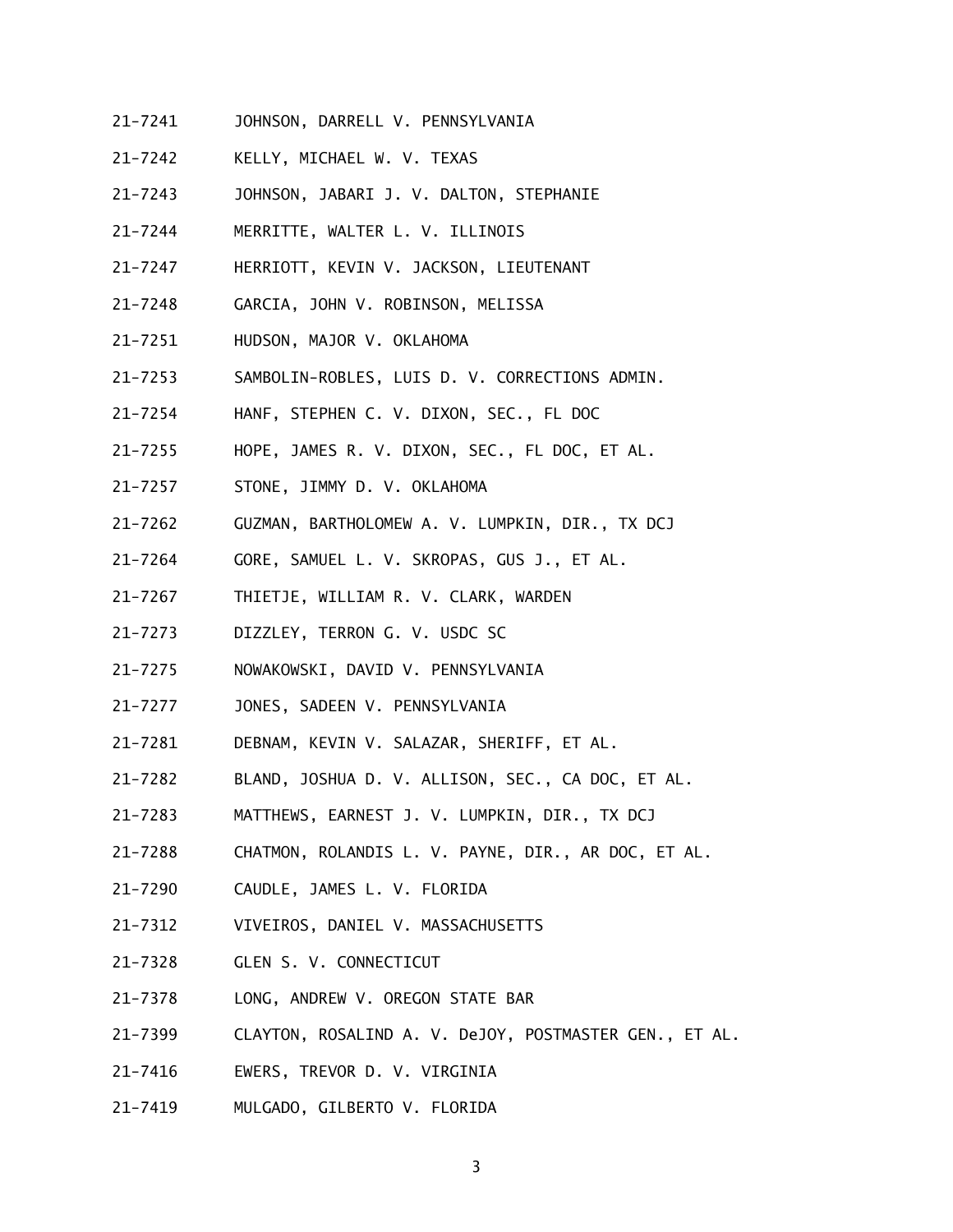- 21-7437 HUTCHINSON, STEVEN V. ZAKEN, SUPT., GREENE, ET AL.
- $21 7467$ MURACA, PATRICK V. SEC
- 21-7469 WHITE, JERMEAL V. ERDOS, WARDEN, ET AL.
- 21-7491 CHARLES, CASSANDRA B. V. OPM, ET AL.
- 21-7509 FERREIRA, JEAN C. V. UNITED STATES
- 21-7510 LOPEZ, RAMON V. UNITED STATES
- 21-7517 ANIMASHAUN, DAMILOLA V. REGNER, CORR. OFFICER
- $21 7519$ 21-7519 TAMEZ, NATHAN L. V. UNITED STATES
- 21-7520 WILSON, ISAIAH V. UNITED STATES
- 21-7524 STASZAK, MATTHEW V. YATES, WARDEN
- 21-7529 MINCE, JESSE D. V. UNITED STATES
- 21-7530 WEADICK, PAUL M. V. UNITED STATES
- 21-7534 GALLAGHER, ALAN L. V. CAPELLA EDUCATION CO., ET AL.
- 21-7535 GUTIERREZ, ANTONIO A. V. SHELTON, STEVE, ET AL.
- 21-7538 ALSTON, CLYDE O. V. UNITED STATES
- 21-7543 CASTILLO-CHAVEZ, GERARDO V. UNITED STATES
- 21-7544 SALTER, ERSKINE D. V. UNITED STATES
- 21-7547 GONZALEZ, GABRIEL V. YATES, WARDEN
- 21-7549 PALACIOS-MARTINEZ, ERNESTO V. UNITED STATES
- 21-7550 NEAL, SHARON V. NEAL, NATALIA
- 21-7557 GONZALEZ, MARIA A. V. UNITED STATES
- 21-7560 ANDRES-TOMAS, MARTIN V. UNITED STATES
- 21-7561 DUARTE-PINEDA, ANA V. UNITED STATES
- $21 7563$ KATES, ALEXANDER V. NEW YORK
- 21-7564 KIEFFER, ARMSTEAD V. UNITED STATES
- 21-7567 RHYMES, CORNELL D. V. UNITED STATES

The petitions for writs of certiorari are denied.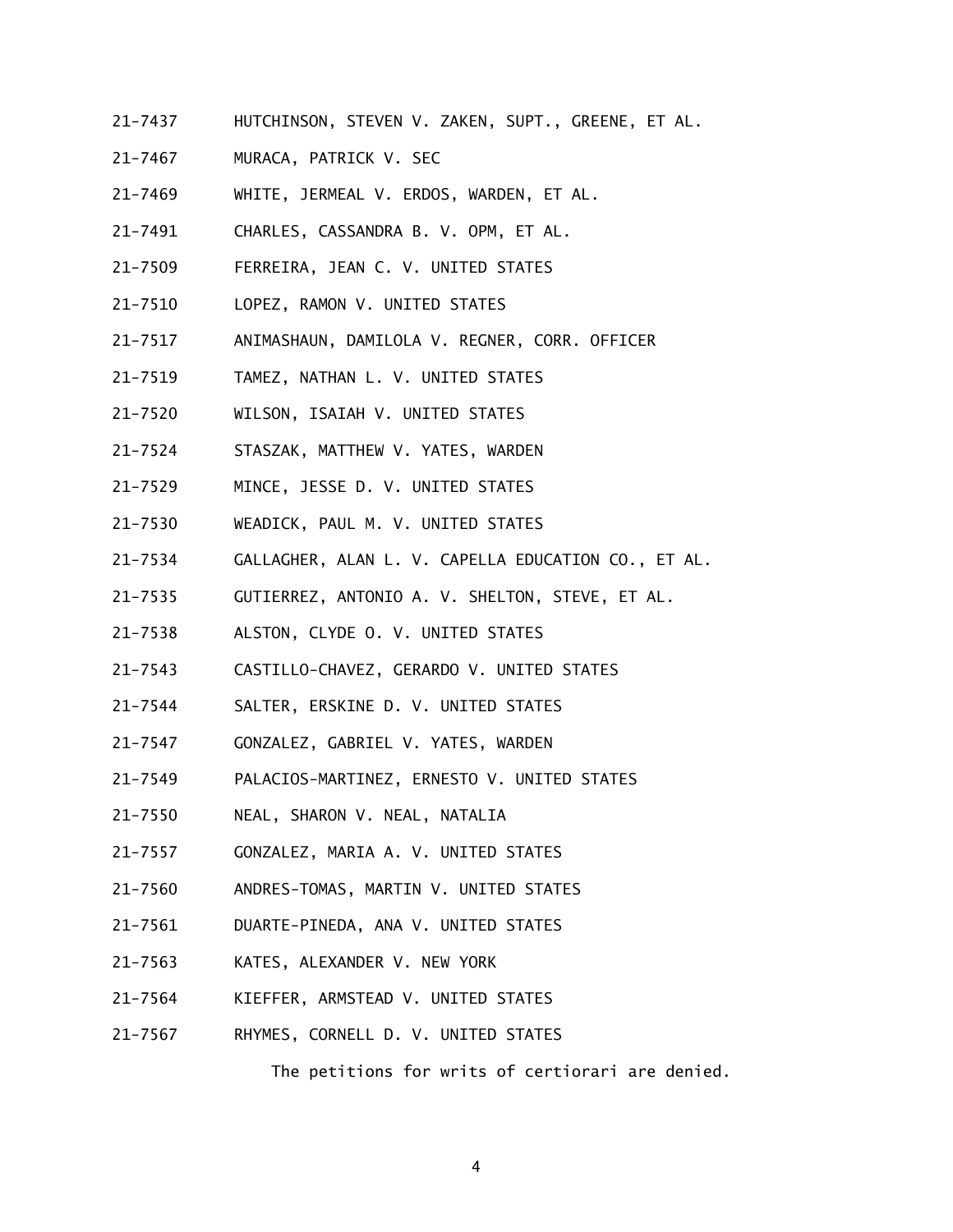$21 - 219$ CLEAR CHANNEL OUTDOOR, LLC V. RAYMOND, HENRY J.

> The motion of Out of Home Advertising Association of America for leave to file a brief as *amicus curiae* is denied. The petition for a writ of certiorari is denied.

21-1317 McCALL, RAFI W. V. UNITED STATES

 The petition for a writ of certiorari is denied. Justice Kagan took no part in the consideration or decision of this petition.

21-7304 TORRES, WILFREDO V. NYPD, ET AL.

 The motion of petitioner for leave to proceed *in forma pauperis* is denied, and the petition for a writ of certiorari is dismissed. See Rule 39.8. As the petitioner has repeatedly abused this Court's process, the Clerk is directed not to accept any further petitions in noncriminal matters from petitioner unless the docketing fee required by Rule 38(a) is paid and the petition is submitted in compliance with Rule 33.1. See *Martin*  v. *District of Columbia Court of Appeals*, 506 U. S. 1 (1992) (*per curiam*).

## **MANDAMUS DENIED**

- 21-1236 IN RE KYKO GLOBAL INC.
- 21-7246 IN RE ISAIAH S. HARRIS
- 21-7540 IN RE RUFUS P. HARRIS

The petitions for writs of mandamus are denied.

# **REHEARINGS DENIED**

- $21 909$ BUI, KHAI Q. V. CABAELLERO, HERNAN R.
- 21-6612 CAVITT, BRIAN V. MASSACHUSETTS
- 21-6696 L. W. V. TX DEPT. OF FAMILY
- 21-6800 MURSHID, ABDULKHALIQ M. V. MISSISSIPPI

5